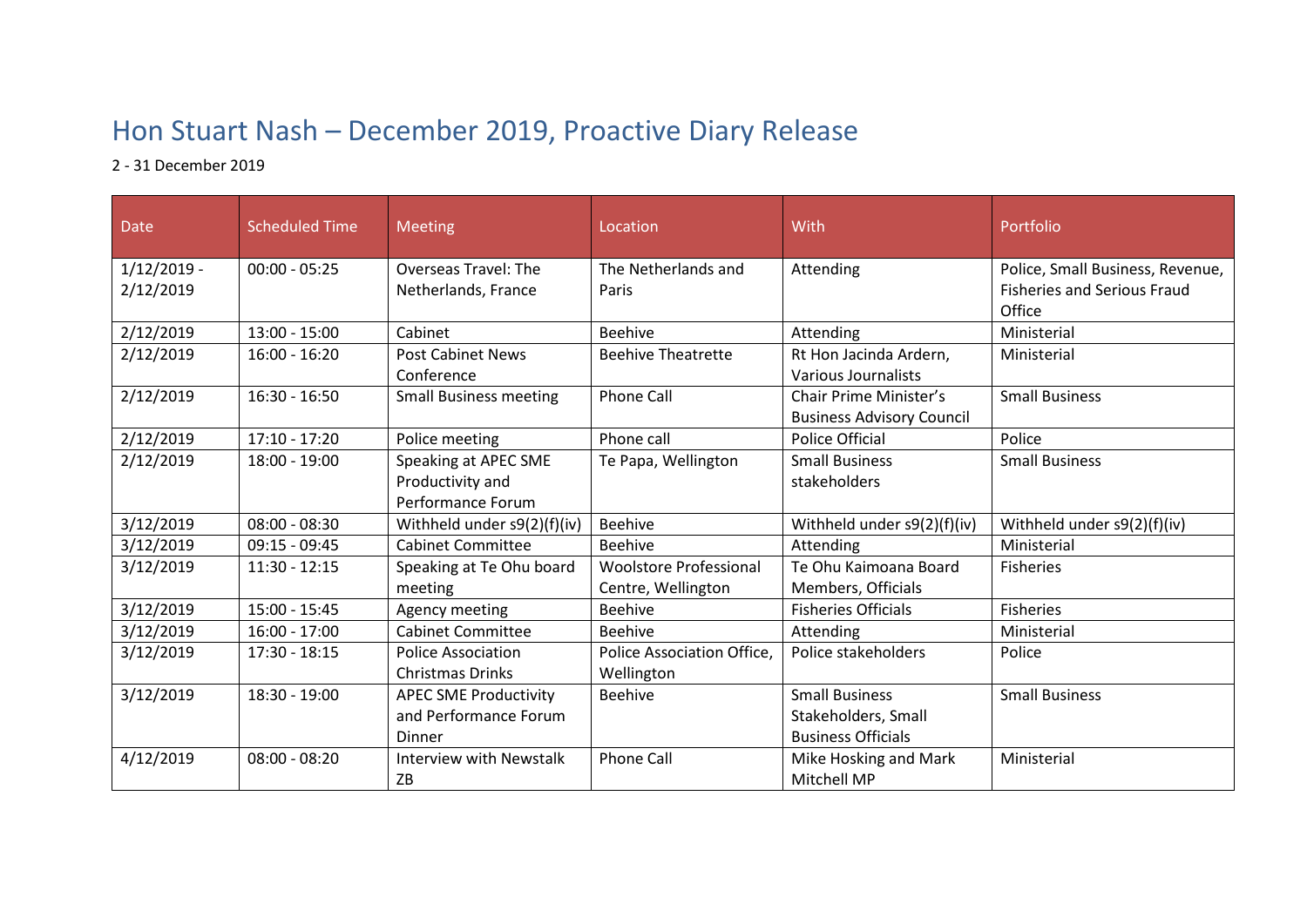| 4/12/2019  | $08:30 - 09:15$ | Agency meeting                 | <b>Beehive</b>                 | <b>Police Officials</b>           | Police                 |
|------------|-----------------|--------------------------------|--------------------------------|-----------------------------------|------------------------|
| 4/12/2019  | $09:30 - 11:00$ | <b>Cabinet Committee</b>       | <b>Beehive</b>                 | Attending                         | Ministerial            |
| 4/12/2019  | 11:30 - 12:30   | Speaking at Seafood New        | Chapman Trip Offices,          | <b>Fisheries stakeholders</b>     | <b>Fisheries</b>       |
|            |                 | <b>Zealand Board meeting</b>   | Wellington                     |                                   |                        |
| 5/12/2019  | 11:45 - 12:00   | <b>Fisheries meeting</b>       | <b>Beehive</b>                 | <b>Fisheries Officials</b>        | Fisheries              |
| 5/12/2019  | $12:00 - 12:45$ | Ministerial meeting            | <b>Beehive</b>                 | Hon Sage, Officials               | <b>Fisheries</b>       |
| 6/12/2019  | $10:15 - 11:15$ | <b>Opening Hastings Police</b> | <b>Eastern District Police</b> | Police Personnel, Police          | Police                 |
|            |                 | Station                        | Station, Hastings              | stakeholders and Mika             |                        |
|            |                 |                                |                                | Whaitiri MP                       |                        |
| 9/12/2019  | $10:25 - 11:10$ | Agency meeting                 | <b>Beehive</b>                 | <b>Revenue Officials</b>          | Revenue                |
| 9/12/2019  | $11:15 - 12:00$ | Agency meeting                 | <b>Beehive</b>                 | <b>Police Officials</b>           | Police                 |
| 9/12/2019  | $13:00 - 15:00$ | Cabinet                        | <b>Beehive</b>                 | Attending                         | Ministerial            |
| 10/12/2019 | $12:00 - 13:00$ | Withheld under section         | <b>Beehive</b>                 | Withheld under section            | Withheld under section |
|            |                 | 9(2)(f)(iv)                    |                                | 9(2)(f)(iv)                       | 9(2)(f)(iv)            |
|            |                 |                                |                                |                                   |                        |
| 10/12/2019 | 15:30 - 16:00   | Police meeting                 | Beehive                        | Rt Hon Jacinda Ardern,            | Police                 |
|            |                 |                                |                                | Lees-Galloway, Chief              |                        |
|            |                 |                                |                                | Executive of DPMC, Police         |                        |
|            |                 |                                |                                | and NEMA                          |                        |
| 10/12/2019 | 16:20 - 16:50   | Ministerial meeting            | <b>Beehive</b>                 | Hon Woods, Officials              | Revenue                |
| 11/12/2019 | $07:00 - 07:20$ | Media Interview                | Radio New Zealand              | <b>RNZ Journalist</b>             | Police                 |
| 11/12/2019 | $07:40 - 07:50$ | Media Interview                | <b>Beehive Theatrette</b>      | NewsHub Journalist                | Police                 |
| 11/12/2019 | $08:00 - 08:20$ | Interview with Newstalk        | <b>Phone Call</b>              | Mike Hosking and Mark             | Ministerial            |
|            |                 | ZB                             |                                | Mitchell MP                       |                        |
| 11/12/2019 | 09:00 - 09:30   | <b>Cabinet Committee</b>       | <b>Beehive</b>                 | Attending                         | Ministerial            |
| 11/12/2019 | $09:30 - 11:00$ | <b>Cabinet Committee</b>       | <b>Beehive</b>                 | Attending                         | Ministerial            |
| 11/12/2019 | $11:00 - 12:30$ | <b>Cabinet Committee</b>       | <b>Beehive</b>                 | Attending                         | Ministerial            |
| 11/12/2019 | 19:30 - 20:15   | Police meeting                 | <b>Whakatane District</b>      | Police Personnel                  | Police                 |
|            |                 |                                | Council, Whakatane             |                                   |                        |
| 11/12/2019 | $20:15 - 20:45$ | Police meeting                 | District Council Offices,      | Chief Executive Whakatane         | Police                 |
|            |                 |                                | Whakatane                      | <b>District Council and Mayor</b> |                        |
|            |                 |                                |                                | <b>Whakatane District Council</b> |                        |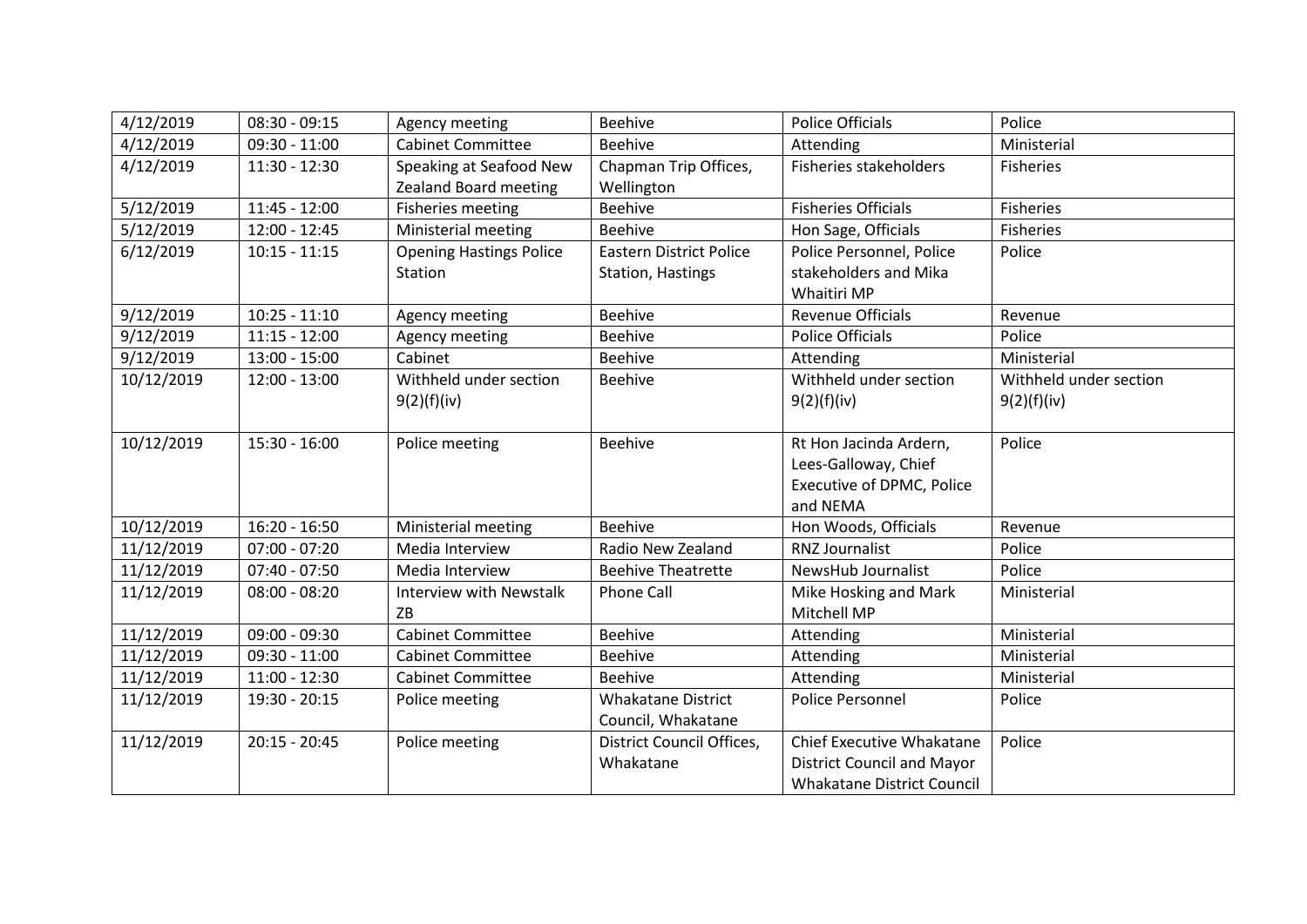| 12/12/2019 | $09:00 - 10:00$ | Police meeting                 | Mataatua Marae,           | Police Stakeholders, Ngati        | Police                |
|------------|-----------------|--------------------------------|---------------------------|-----------------------------------|-----------------------|
|            |                 |                                | Whakatane                 | Awa, Police Personnel             |                       |
| 12/12/2019 | $10:00 - 11:00$ | Karakia and ceremony for       | Mataatua Marae,           | Police Stakeholders, Ngati        | Police                |
|            |                 | Whakaari/White Island          | Whakatane                 | Awa, Police Personnel             |                       |
|            |                 | victims                        |                           |                                   |                       |
| 12/12/2019 | $11:00 - 13:30$ | Police meetings (Various)      | Whakatane                 | Police stakeholders               | Police                |
| 12/12/2019 | 13:50 - 14:20   | Joint News Conference          | Whakatane Hospital,       | Hon Clark, various                | Police                |
|            |                 |                                | Whakatane                 | journalists                       |                       |
| 12/12/2019 | 14:30 - 15:30   | Police meetings (various)      | Whakatane                 | Police stakeholders               | Police                |
| 13/12/2019 | $08:30 - 09:00$ | Police visit                   | Thames Police Station,    | Police Personnel                  | Police                |
|            |                 |                                | Thames                    |                                   |                       |
| 13/12/2019 | $09:15 - 11:30$ | <b>Fisheries Hui</b>           | Matai Whetu Marae,        | Hauraki Iwi Forum                 | <b>Fisheries</b>      |
|            |                 |                                | Kopu, Thames              | members, Officials                |                       |
| 13/12/2019 | $15:30 - 16:00$ | Police meeting                 | <b>Whakatane District</b> | Chief Executive Whakatane         | Police                |
|            |                 |                                | Council, Whakatane        | <b>District Council and Mayor</b> |                       |
|            |                 |                                |                           | <b>Whakatane District Council</b> |                       |
| 13/12/2019 | $16:30 - 17:00$ | <b>Press Conference</b>        | <b>Whakatane District</b> | Rt Hon Ardern, various            | Police                |
|            |                 |                                | Council, Whakatane        | journalists                       |                       |
| 16/12/2019 | $11:30 - 12:15$ | Agency meeting                 | <b>Beehive</b>            | <b>Police Officials</b>           | Police                |
| 16/12/2019 | $13:00 - 15:00$ | Cabinet                        | <b>Beehive</b>            | Attending                         | Ministerial           |
| 16/12/2019 | $15:25 - 15:55$ | Agency meeting                 | <b>Beehive</b>            | <b>Revenue Officials</b>          | Revenue               |
| 16/12/2019 | $16:00 - 16:25$ | Agency meeting                 | <b>Beehive</b>            | <b>Small Business Officials</b>   | <b>Small Business</b> |
| 16/12/2019 | $16:30 - 17:15$ | Agency meeting                 | <b>Beehive</b>            | <b>Fisheries Officials</b>        | <b>Fisheries</b>      |
| 17/12/2019 | $07:05 - 07:35$ | Interview                      | TVNZ, Wellington Studio   | <b>TVNZ Journalists</b>           | Police                |
| 17/12/2019 | 15:45 - 16:30   | Ministerial meeting            | <b>Beehive</b>            | Hon Robertson, Officials          | Revenue               |
| 17/12/2019 | 17:00 - 18:00   | Open House for Officials       | <b>Beehive</b>            | <b>Agency Officials</b>           | Ministerial           |
| 18/12/2019 | $08:00 - 08:20$ | <b>Interview with Newstalk</b> | Phone Call                | Mike Hosking and Mark             | Ministerial           |
|            |                 | ZB                             |                           | Mitchell MP                       |                       |
| 18/12/2019 | $11:30 - 12:00$ | <b>Deputy State Services</b>   | <b>Beehive</b>            | <b>Deputy State Services</b>      | Ministerial           |
|            |                 | <b>Commissioner meeting</b>    |                           | Commissioner                      |                       |
| 18/12/2019 | 13:40 - 13:55   | Media Interview                | <b>Beehive</b>            | <b>TVNZ Journalist</b>            | Police                |
| 19/12/2019 | 09:30 - 09:45   | Media Interview                | Phone call                | NZ Herald Journalist              | Police                |